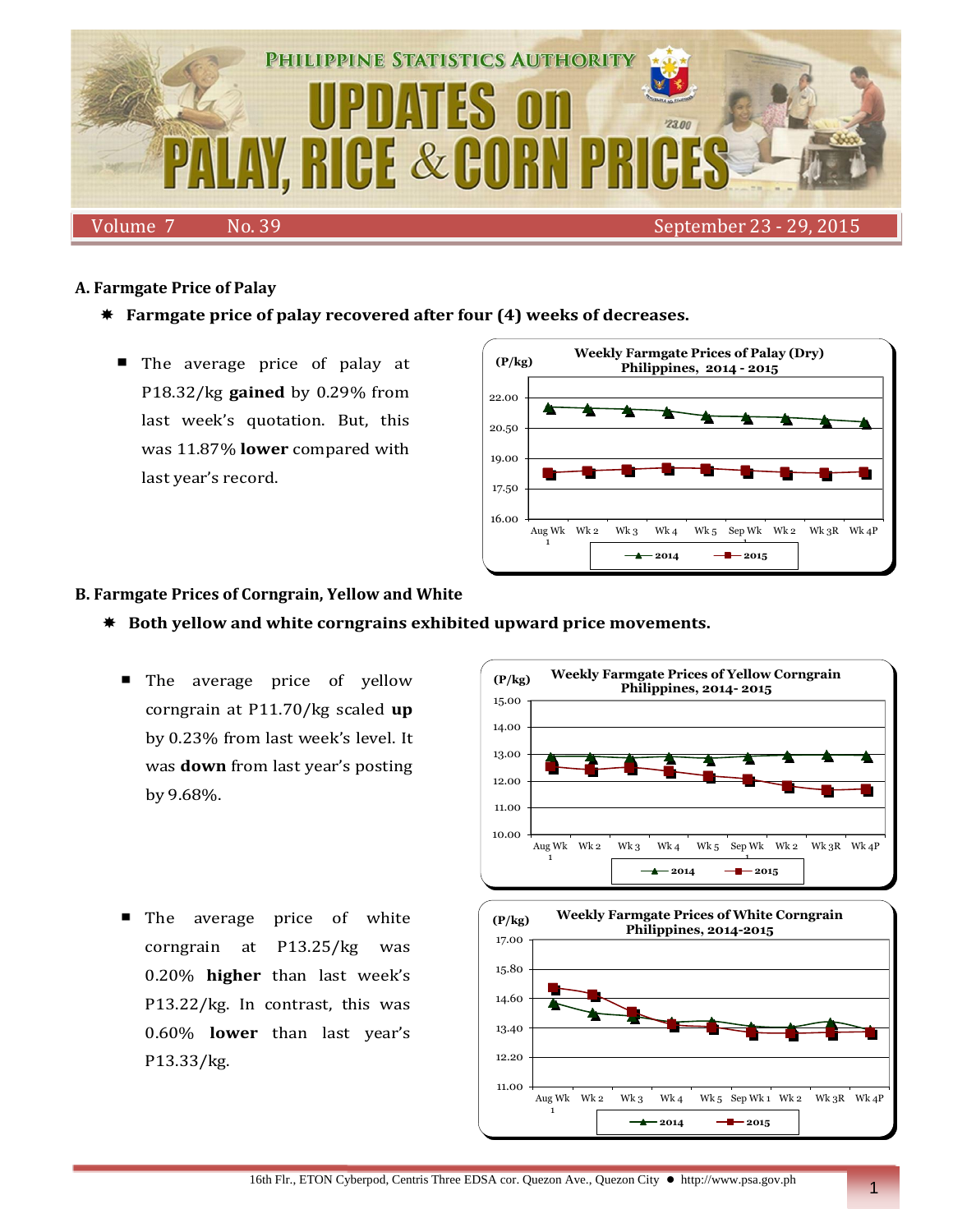## **C. Wholesale and Retail Prices of Well Milled Rice (WMR)**

- **Wholesale price of well milled rice dropped further. Retail price remained stable.**
	- The average wholesale price at P38.18/kg posted **decrements** of 0.13% and 6.49% from levels of last week and last year, respectively.
	- **The average retail price was unchanged** from last week's P41.57/kg, but was **reduced** from last year's posting by 4.71%.



# **D. Wholesale and Retail Prices of Regular Milled Rice (RMR)**

- **Cuts in both wholesale and retail prices continued.**
	- The average wholesale price at P34.38/kg was 0.16% and 9.22% **lower** than last week's and last year's postings, respectively.
	- **The average retail price at** P37.33/kg **declined** by 0.10% from last week's level and by 7.56% from the previous year's report.

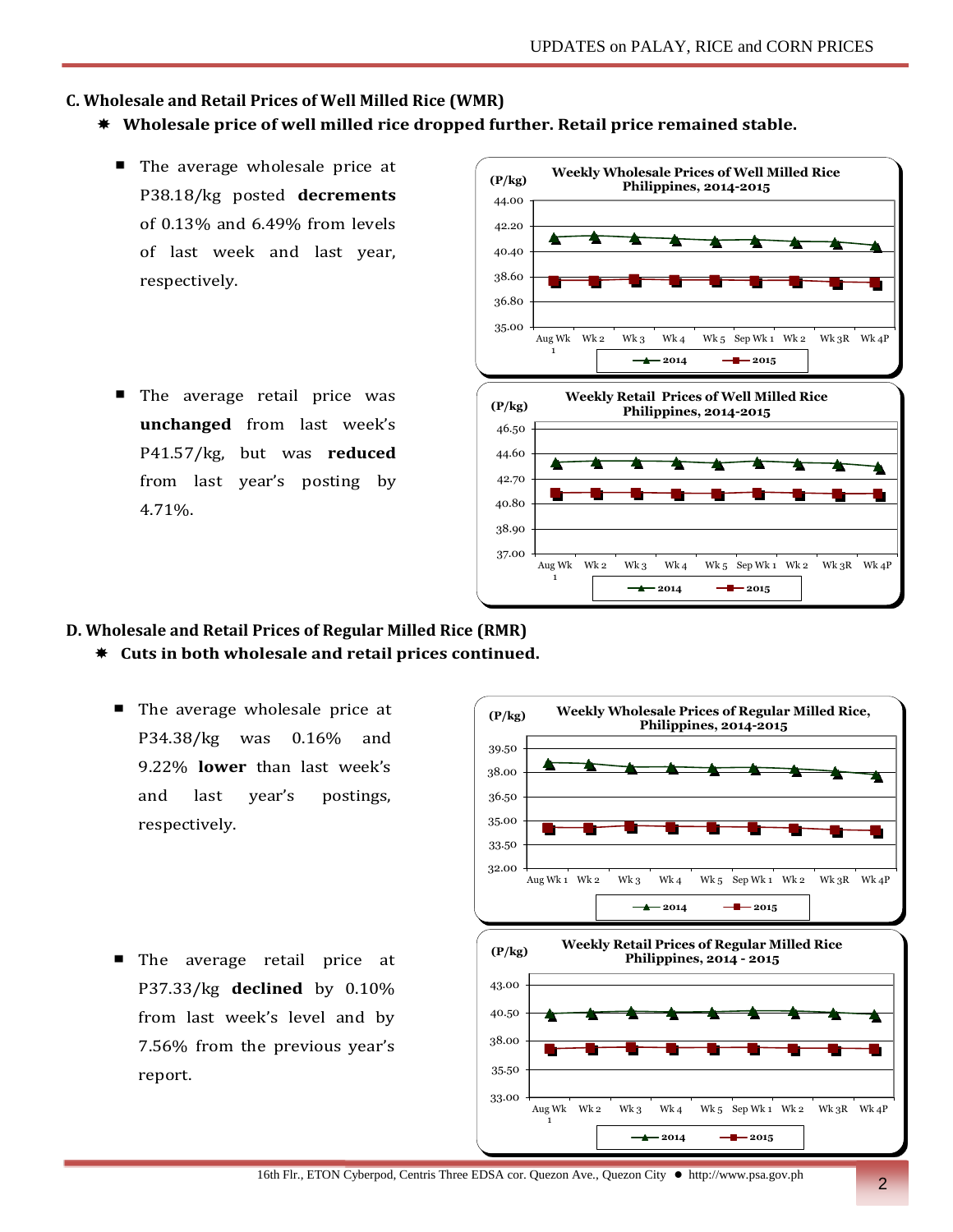## **E. Wholesale and Retail Prices of Corngrain, Yellow**

- **Both wholesale and retail levels retained last week's price quotations.**
	- The average wholesale price of yellow corngrain **stayed** at P16.79/kg. This **fell** however by 2.33% from last year's record.
	- The average retail price ٠ remained **stable** at P22.56/kg. Relative to last year's level, price was **cut** by 0.55%.



### **F. Wholesale and Retail Prices of Corngrain, White**

- **Both wholesale and retail trades sustained price increases this week.** 
	- Wholesale price of P16.53/kg moved **up** by 0.76% and 7.83% from previous week's and previous year's records, respectively.
	- Price **increments** of 0.46% from last week and 2.15% from last year were recorded at retail. Price this week was posted at P21.82/kg.



16th Flr., ETON Cyberpod, Centris Three EDSA cor. Quezon Ave., Quezon City http://www.psa.gov.ph